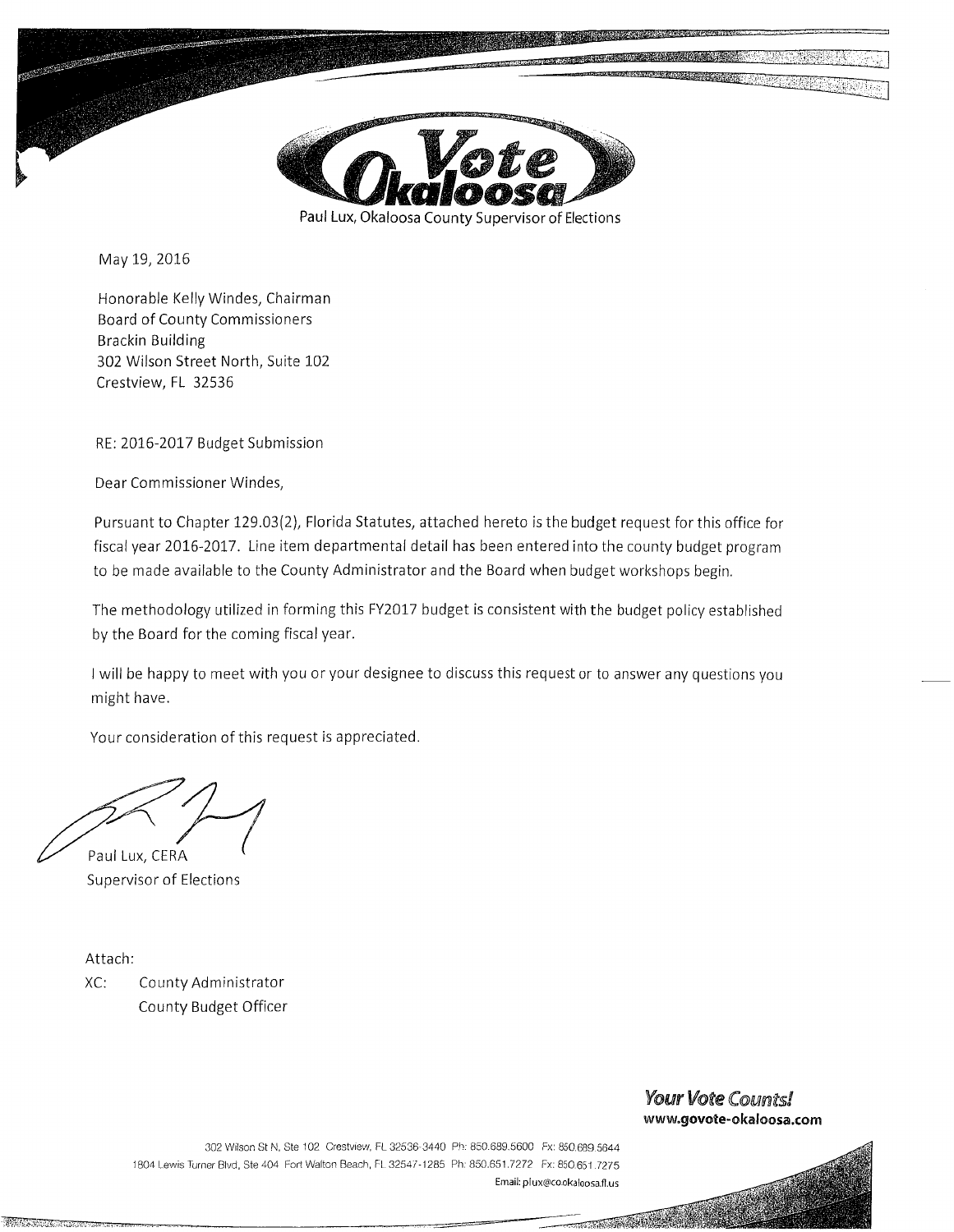| Account | Title                               | 2nd Prior Year<br>Actual | 1st Prior Year<br>Actual | <b>Current Year</b><br><b>Original Budget</b> | <b>Current Year</b><br>6 mos Actual | Base<br>Request | $+/-$                        | $\%$<br>$+/-$ |
|---------|-------------------------------------|--------------------------|--------------------------|-----------------------------------------------|-------------------------------------|-----------------|------------------------------|---------------|
| 011     | <b>SUPERVISOR OF ELECTIONS - GF</b> |                          |                          |                                               |                                     |                 |                              |               |
|         | 0185R SOE REVENUE - GF              |                          |                          |                                               |                                     |                 |                              |               |
|         | 341551 S.O.E. QUALIFYING FEES       | \$925.00                 | \$0.00                   | \$500.00                                      | \$0.00                              | \$0.00          | $($500.00) (100.0\%)$        |               |
|         | 341552 S.O.E. MISCELLANEOUS         | \$349.23                 | \$3,997.22               | \$200.00                                      | \$240.00                            | \$200.00        | \$0.00                       | $0.0\%$       |
|         | 341553 S.O.E. ELECTION SERVICES     | \$14,703.97              | \$37,198.70              | \$4,000.00                                    | \$0.00                              | \$32,000.00     | \$28,000.00                  | 700.0%        |
|         | 341554 S.O.E. COPIES                | \$1.80                   | \$8.75                   | \$50.00                                       | \$0.00                              | \$50.00         | \$0.00                       | 0.0%          |
|         | 341555 S.O.E. PAGES                 | \$0.15                   | \$2.40                   | \$50.00                                       | \$10.00                             | \$50.00         | \$0.00                       | 0.0%          |
|         | 341556 S.O.E. PETITIONS             | \$1,409.90               | \$804.50                 | \$500.00                                      | \$1,205.40                          | \$100.00        | $(\$400.00)$                 | $(80.0\%)$    |
|         | 341557 S.O.E. VOTER LIST (CD/ET)    | \$310.00                 | \$200.00                 | \$150.00                                      | \$80.00                             | \$150.00        | \$0.00                       | 0.0%          |
|         | 341558 S.O.E. MAPS                  | \$60.00                  | \$80.00                  | \$20.00                                       | \$30.00                             | \$20.00         | \$0.00                       | 0.0%          |
|         | 341559 S.O.E. LABELS                | \$0.00                   | \$10.40                  | \$50.00                                       | \$0.00                              | \$50.00         | \$0.00                       | 0.0%          |
|         | <b>CHARGES FOR SERVICES</b>         | \$17,760.05              | \$42,301.97              | \$5,520.00                                    | \$1,565.40                          | \$32,620.00     | \$27,100.00                  | 490.9%        |
|         | 361101 INTEREST ON TIME DEPOSITS    | \$2,154.81               | (\$88.54)                | \$0.00                                        | \$759.33                            | \$0.00          | \$0.00                       | <b>NA</b>     |
|         | 361104 STATE INVESTMENT POOL INT    | \$160.53                 | \$517.15                 | \$0.00                                        | \$281.66                            | \$0.00          | \$0.00                       | <b>NA</b>     |
|         | 361301 UNREAL INC(DEC)-FAIR VAL     | \$0.00                   | \$56.34                  | \$0.00                                        | \$0.00                              | \$0.00          | \$0.00                       | <b>NA</b>     |
|         | 361400 GAIN OR (LOSS) SALE INVST    | (\$183.61)               | (\$280.57)               | \$0.00                                        | (\$15.97)                           | \$0.00          | \$0.00                       | <b>NA</b>     |
|         | <b>MISCELLANEOUS REVENUE</b>        | \$2,131.73               | \$204.38                 | \$0.00                                        | \$1,025.02                          | \$0.00          | \$0.00                       | 0.0%          |
|         | 381001 BUDG TRF-GENERAL FUND        | \$1,446,831.30           | \$1,493,140.46           | \$1,858,491.00                                | \$929,244.00                        | \$0.00          | (\$1,858,491.00) (100.0%)    |               |
|         | <b>OTHER SOURCES</b>                | \$1,446,831.30           | \$1,493,140.46           | \$1,858,491.00                                | \$929,244.00                        | \$0.00          | $($1,858,491.00)$ (100.0%)   |               |
|         | <b>DEPARTMENT TOTAL</b>             | \$1,466,723.08           | \$1,535,646.81           | \$1,864,011.00                                | \$931,834.42                        | \$32,620.00     | $($1,831,391.00)$ $(98.3\%)$ |               |

## **Budget Revenue Report - Departments (Requested)**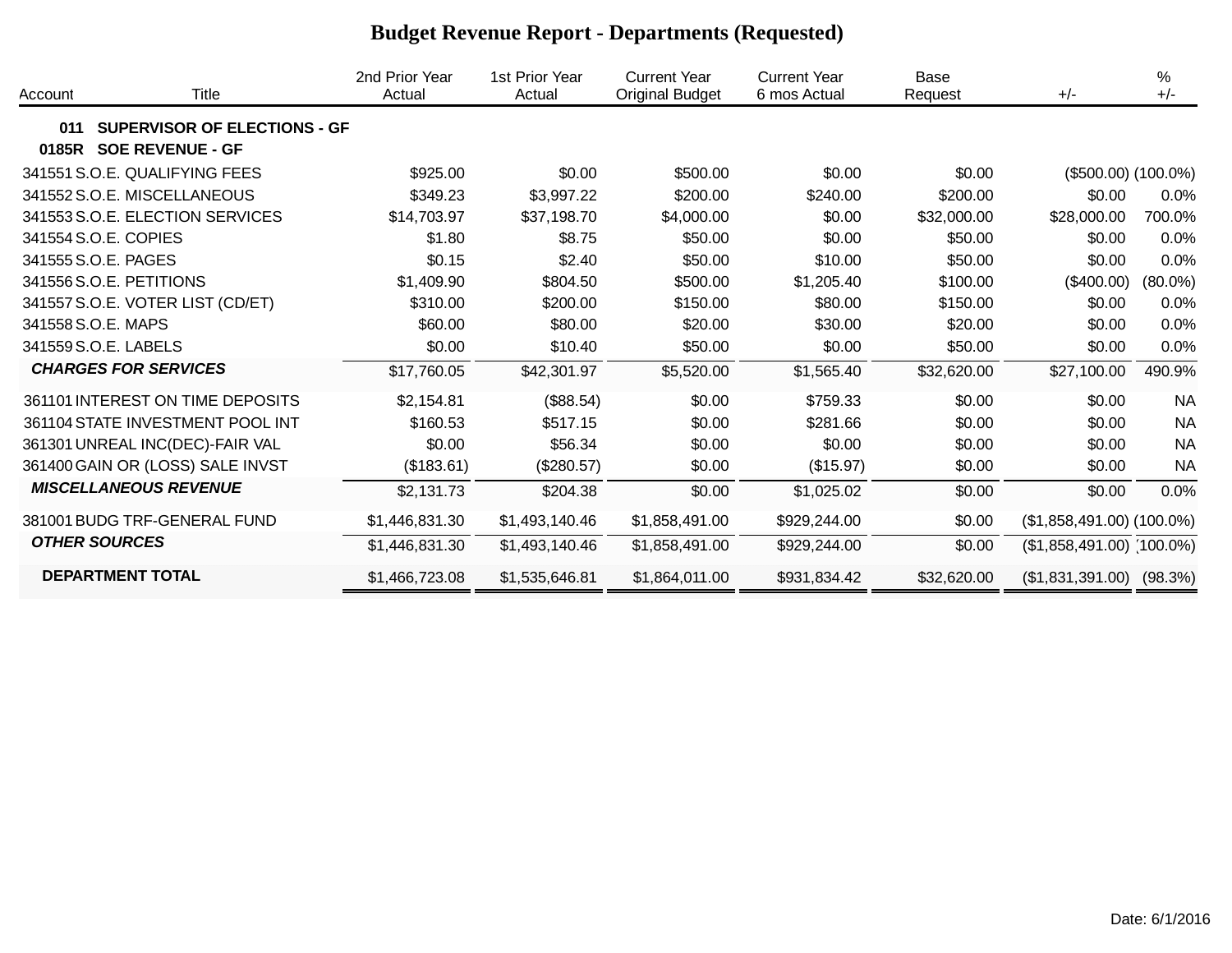|                   |                                  | <b>Budget Expenditure Report - Department (Requested)</b> |                          |                                               |                                     |                 |                |                           |            |
|-------------------|----------------------------------|-----------------------------------------------------------|--------------------------|-----------------------------------------------|-------------------------------------|-----------------|----------------|---------------------------|------------|
| Account           | Title                            | 2nd Prior Year<br>Actual                                  | 1st Prior Year<br>Actual | <b>Current Year</b><br><b>Original Budget</b> | <b>Current Year</b><br>6 mos Actual | Base<br>Request | New<br>Request | $+/-$                     | ℅<br>$+/-$ |
| 011               | SUPERVISOR OF ELECTIONS - GF     |                                                           |                          |                                               |                                     |                 |                |                           |            |
| 0185              | <b>SUPERVISOR ELECTIONS - GF</b> |                                                           |                          |                                               |                                     |                 |                |                           |            |
|                   | 511010 ELECTED OFFICIAL SALARIES | \$110,482.73                                              | \$110,588.90             | \$110,309.00                                  | \$54,413.06                         | \$127,552.00    | \$0.00         | \$17,243.00               | 15.6%      |
|                   | 512010 SALARIES/WAGES-FULL-TIME  | \$570,943.89                                              | \$586,570.81             | \$588,687.00                                  | \$302,898.76                        | \$588,687.00    | \$0.00         | \$0.00                    | 0.0%       |
|                   | 512020 SALARIES/WAGES-PART-TIME  | \$12,570.05                                               | \$13,053.19              | \$34,045.00                                   | \$6,266.42                          | \$29,475.00     | \$0.00         | (\$4,570.00)              | $(13.4\%)$ |
| 514010 OVERTIME   |                                  | \$4,997.32                                                | \$7,765.69               | \$19,514.00                                   | \$5,448.60                          | \$18,335.00     | \$0.00         | (\$1,179.00)              | $(6.0\%)$  |
| 521000 FICA TAXES |                                  | \$49,976.14                                               | \$54,316.95              | \$57,571.00                                   | \$25,964.92                         | \$58,540.00     | \$0.00         | \$969.00                  | 1.7%       |
|                   | 522000 RETIREMENT CONTRIBUTIONS  | \$83,377.15                                               | \$93,122.87              | \$94,901.00                                   | \$49,903.85                         | \$101,858.00    | \$0.00         | \$6,957.00                | 7.3%       |
|                   | 523000 LIFE & HEALTH INSURANCE   | \$91,467.60                                               | \$91,892.42              | \$134,850.00                                  | \$50,844.60                         | \$94,489.00     | \$0.00         | $($40,361.00)$ $(29.9\%)$ |            |
|                   | 523012 CONTRA L&H INS (REBATE)   | (\$4,320.00)                                              | (\$4,320.00)             | \$0.00                                        | (\$1,260.00)                        | \$0.00          | \$0.00         | \$0.00                    | 0.0%       |
|                   | 524000 WORKERS' COMPENSATION     | \$6,958.00                                                | \$6,683.00               | \$6,134.00                                    | \$3,066.00                          | \$1,463.00      | \$0.00         | (\$4,671.00)              | $(76.1\%)$ |
|                   | <b>PERSONNEL SERVICES</b>        | \$926,452.88                                              | \$959,673.83             | \$1,046,011.00                                | \$497,546.21                        | \$1,020,399.00  | \$0.00         | (\$25,612.00)             | $(2.4\%)$  |
|                   | 531001 PS-ATTORNEY-OTHER         | \$1,620.00                                                | \$0.00                   | \$2,500.00                                    | \$0.00                              | \$2,500.00      | \$0.00         | \$0.00                    | 0.0%       |
|                   | 531300 PS-HEALTH EXAMS           | \$0.00                                                    | \$0.00                   | \$200.00                                      | \$0.00                              | \$200.00        | \$0.00         | \$0.00                    | 0.0%       |
|                   | 534125 CS-TELEVISION             | \$0.00                                                    | \$0.00                   | \$0.00                                        | \$49.50                             | \$103.00        | \$0.00         | \$103.00                  | 0.0%       |
|                   | 534500 CS-PERSONNEL              | \$0.00                                                    | \$0.00                   | \$500.00                                      | \$0.00                              | \$500.00        | \$0.00         | \$0.00                    | 0.0%       |
|                   | 534755 CS-AUDIO/VIDEO            | \$0.00                                                    | \$5,000.00               | \$3,000.00                                    | \$0.00                              | \$3,000.00      | \$0.00         | \$0.00                    | 0.0%       |
| 534900 CS-OTHER   |                                  | \$6,408.99                                                | \$6,626.83               | \$2,065.00                                    | \$2,361.00                          | \$2,065.00      | \$0.00         | \$0.00                    | 0.0%       |
|                   | 540001 TRAVEL IN-COUNTY          | \$133.28                                                  | \$73.12                  | \$1,000.00                                    | \$84.97                             | \$1,000.00      | \$0.00         | \$0.00                    | 0.0%       |
|                   | 540002 TRAVEL OUT-OF-COUNTY      | \$1,631.18                                                | \$2,109.33               | \$4,244.00                                    | \$2,341.18                          | \$4,030.00      | \$0.00         | (\$214.00)                | $(5.0\%)$  |
|                   | 540005 TRAVEL LODGING EXPENSES   | \$2,670.61                                                | \$4,706.72               | \$7,400.00                                    | \$1,597.28                          | \$6,400.00      | \$0.00         | (\$1,000.00)              | (13.5%)    |
|                   | 541010 COMMUNICATIONS SERVICE    | \$2,186.00                                                | \$3,017.77               | \$2,316.00                                    | \$1,211.00                          | \$2,400.00      | \$0.00         | \$84.00                   | 3.6%       |
|                   | 542001 POSTAGE/FREIGHT CHARGES   | \$21,988.51                                               | \$28,018.24              | \$23,550.00                                   | \$23,864.58                         | \$30,400.00     | \$0.00         | \$6,850.00                | 29.1%      |
|                   | 543001 UTILITIES-ELECTRIC        | \$3,048.32                                                | \$3,189.51               | \$4,000.00                                    | \$1,289.82                          | \$4,000.00      | \$0.00         | \$0.00                    | 0.0%       |
|                   | 544640 R/L-EQUIPMENT             | \$0.00                                                    | \$4,495.20               | \$15,902.00                                   | \$2,862.66                          | \$15,902.00     | \$0.00         | \$0.00                    | 0.0%       |
|                   | 544644 R/L-FLEET VEHICLES        | \$210.00                                                  | \$0.00                   | \$90.00                                       | \$0.00                              | \$90.00         | \$0.00         | \$0.00                    | 0.0%       |
|                   | 545990 INSURANCE-OTHER           | \$12,139.00                                               | \$13,534.00              | \$13,534.00                                   | \$6,768.00                          | \$13,463.00     | \$0.00         | (\$71.00)                 | $(0.5\%)$  |
|                   | 546050 RM-OFFICE MACHINES        | \$0.00                                                    | \$338.32                 | \$300.00                                      | \$0.00                              | \$300.00        | \$0.00         | \$0.00                    | 0.0%       |
|                   | 546620 RM-FACILITIES             | \$0.00                                                    | \$6,224.35               | \$2,000.00                                    | \$0.00                              | \$17,000.00     | \$0.00         | \$15,000.00               | 750.0%     |
|                   | 546640 RM-EQUIPMENT              | \$8,640.17                                                | \$18,468.05              | \$5,875.00                                    | \$3,100.50                          | \$6,000.00      | \$0.00         | \$125.00                  | 2.1%       |
|                   | 546644 RM-VEHICLES-FLEET         | \$3,059.55                                                | \$3,010.60               | \$3,487.00                                    | \$1,571.73                          | \$3,025.00      | \$0.00         | $($462.00)$ $(13.2%)$     |            |
|                   | 546900 RM-TECHNICAL SUPT SERVICE | \$35,313.94                                               | \$46,065.15              | \$35,944.00                                   | \$24,236.26                         | \$37,273.00     | \$0.00         | \$1,329.00                | 3.7%       |
|                   | 547002 PRINTING & BINDING        | \$3,843.54                                                | \$7,202.52               | \$11,716.00                                   | \$3,585.27                          | \$17,716.00     | \$0.00         | \$6,000.00                | 51.2%      |
|                   | 549307 PUBLIC RELATIONS          | \$240.00                                                  | \$73.29                  | \$2,000.00                                    | \$95.00                             | \$2,000.00      | \$0.00         | \$0.00                    | 0.0%       |
|                   | 549900 MISCELLANEOUS CHARGES     | \$1,758.06                                                | \$5,182.59               | \$4,500.00                                    | \$1,087.36                          | \$4,500.00      | \$0.00         | \$0.00                    | 0.0%       |
|                   | 549901 LEGAL ADVERTISING         | \$866.57                                                  | \$1,182.75               | \$3,060.00                                    | \$441.12                            | \$3,060.00      | \$0.00         | \$0.00                    | $0.0\%$    |
|                   | 549904 JOB LISTING EXPENSES      | \$0.00                                                    | \$0.00                   | \$200.00                                      | \$0.00                              | \$200.00        | \$0.00         | \$0.00                    | $0.0\%$    |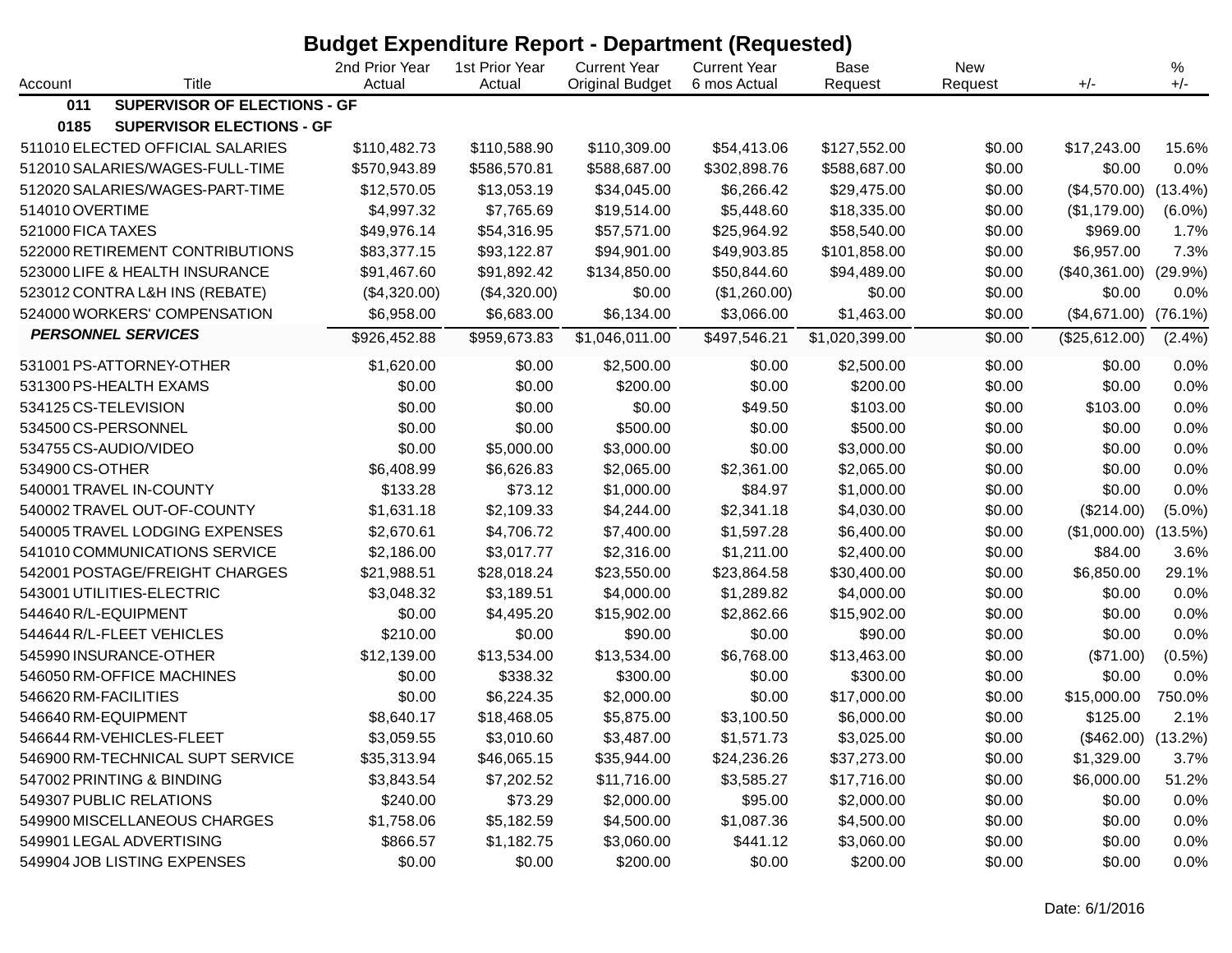## **Budget Expenditure Report - Department (Requested)**

| Title<br>Account                 | 2nd Prior Year<br>Actual | 1st Prior Year<br>Actual | <b>Current Year</b><br><b>Original Budget</b> | <b>Current Year</b><br>6 mos Actual | Base<br>Request | New<br>Request | $+/-$        | %<br>$+/-$ |
|----------------------------------|--------------------------|--------------------------|-----------------------------------------------|-------------------------------------|-----------------|----------------|--------------|------------|
| 549905 MOTOR VEHICLE REPORTS     | \$0.00                   | \$0.00                   | \$50.00                                       | \$0.00                              | \$50.00         | \$0.00         | \$0.00       | $0.0\%$    |
| 549906 BACKGROUND CHECKS         | \$0.00                   | \$0.00                   | \$500.00                                      | \$0.00                              | \$500.00        | \$0.00         | \$0.00       | $0.0\%$    |
| 551001 OFFICE SUPPLIES           | \$5,147.09               | \$6,092.45               | \$8,675.00                                    | \$4,689.59                          | \$9,810.00      | \$0.00         | \$1,135.00   | 13.1%      |
| 552010 FLEET FUEL                | \$4,764.12               | \$3,663.39               | \$5,346.00                                    | \$1,281.62                          | \$2,607.00      | \$0.00         | (\$2,739.00) | (51.2%)    |
| 552500 TOOLS & SMALL IMPLEMENTS  | \$0.00                   | \$27.26                  | \$750.00                                      | \$494.84                            | \$750.00        | \$0.00         | \$0.00       | $0.0\%$    |
| 552800 COMPUTER SUPPLIES         | \$6,992.12               | \$2,297.22               | \$20,775.00                                   | \$17,860.95                         | \$12,960.00     | \$0.00         | (\$7,815.00) | (37.6%)    |
| 552801 COMPUTER SOFTWARE         | \$2,839.00               | \$3,787.64               | \$9,849.00                                    | \$5,718.66                          | \$10,068.00     | \$0.00         | \$219.00     | $2.2\%$    |
| 552990 OTHER SUPPLIES            | \$691.74                 | \$4,897.93               | \$3,400.00                                    | \$467.76                            | \$3,400.00      | \$0.00         | \$0.00       | $0.0\%$    |
| 554001 BOOK/PUB/SUB/MEMBERSHIPS  | \$8,748.74               | \$4,113.58               | \$7,201.00                                    | \$4,147.12                          | \$7,566.00      | \$0.00         | \$365.00     | 5.1%       |
| 555001 TRAINING/EDUCATION EXPENS | \$3,859.37               | \$6,527.00               | \$11,745.00                                   | \$1,658.00                          | \$12,350.00     | \$0.00         | \$605.00     | 5.2%       |
| <b>OPERATING EXPENSES</b>        | \$138,799.90             | \$189,924.81             | \$217,674.00                                  | \$112,865.77                        | \$237,188.00    | \$0.00         | \$19,514.00  | 9.0%       |
| 564102 GENERAL GOVERNMENT EQUIP  | \$14,248.00              | \$0.00                   | \$0.00                                        | \$0.00                              | \$0.00          | \$0.00         | \$0.00       | $0.0\%$    |
| 564104 VEHICLES                  | \$0.00                   | \$0.00                   | \$0.00                                        | \$26,263.00                         | \$0.00          | \$0.00         | \$0.00       | $0.0\%$    |
| <b>CAPITAL OUTLAY</b>            | \$14,248.00              | \$0.00                   | \$0.00                                        | \$26,263.00                         | \$0.00          | \$0.00         | \$0.00       | 0.0%       |
| <b>TOTAL DEPARTMENT</b>          | \$1,079,500.78           | \$1,149,598.64           | \$1,263,685.00                                | \$636,674.98                        | \$1,257,587.00  | \$0.00         | (\$6,098.00) | $(0.5\%)$  |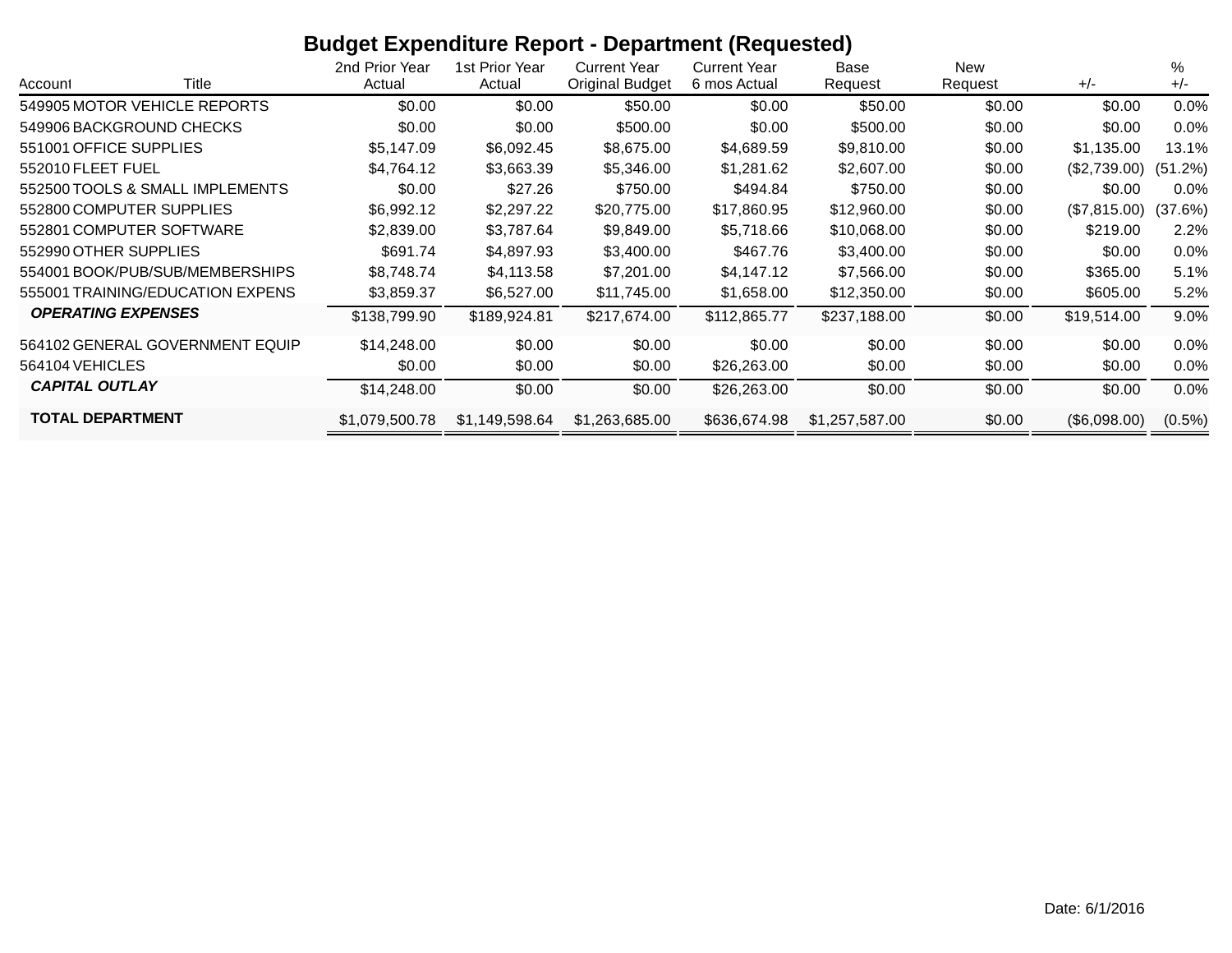**Notes**

| Account | <b>Account Title</b>             | Note                                                   |                      | Amount      |
|---------|----------------------------------|--------------------------------------------------------|----------------------|-------------|
|         | 011 SUPERVISOR OF ELECTIONS - GF |                                                        |                      |             |
|         | 0185 SUPERVISOR ELECTIONS - GF   |                                                        |                      |             |
|         | 540002 TRAVEL OUT-OF-COUNTY      | <b>FSASE WINTER CONFERENCE</b>                         |                      | \$600.00    |
|         |                                  | <b>FSASE SUMMER CONFERENCE</b>                         |                      | \$500.00    |
|         |                                  | <b>FASASE COMMITTEE MEETINGS</b>                       |                      | \$200.00    |
|         |                                  | <b>REGIONAL WORKSHOPS</b>                              |                      | \$150.00    |
|         |                                  | <b>JEOLC (WASHINGTON DC)</b>                           |                      | \$1,680.00  |
|         |                                  | CANVASSING BOARD WORKSHOP                              |                      |             |
|         |                                  | <b>AUBURN CERA</b>                                     |                      | \$492.00    |
|         |                                  | INFORMATION SYSTEMS MANAGER PER DIEM FOR CLASS         |                      | \$308.00    |
|         |                                  | OTHER TRAVEL (TAXI, PARKING, ETC.)                     |                      | \$100.00    |
|         |                                  |                                                        | <b>TOTAL ACCOUNT</b> | \$4,030.00  |
|         | 540005 TRAVEL LODGING EXPENSES   | <b>FSASE WINTER CONFERENCE</b>                         |                      | \$300.00    |
|         |                                  | <b>FSASE SUMMER CONFERENCE</b>                         |                      | \$2,400.00  |
|         |                                  | <b>FSASE COMMITTEE MEETINGS</b>                        |                      | \$800.00    |
|         |                                  | <b>JEOLC</b>                                           |                      | \$1,200.00  |
|         |                                  | <b>CANVASSING BOARD WORKSHOPS</b>                      |                      |             |
|         |                                  | <b>AUBURN CERA</b>                                     |                      | \$800.00    |
|         |                                  | <b>INFORMATION SYSTEMS MANAGER CERTIFICATION CLASS</b> |                      | \$900.00    |
|         |                                  |                                                        | <b>TOTAL ACCOUNT</b> | \$6,400.00  |
|         | 555001 TRAINING/EDUCATION EXPENS | <b>FSASE WINTER CONFERENCE SUPERVISOR ONLY</b>         |                      | \$300.00    |
|         |                                  | FSASE SUMMER CONFERENCE STAFF OF 4 AND SUPERVISOR      |                      | \$1,750.00  |
|         |                                  | ELECTION CENTER JEOLC                                  |                      | \$850.00    |
|         |                                  | <b>CERA</b>                                            |                      | \$2,250.00  |
|         |                                  | <b>WINDOWS SERVER IT STAFF</b>                         |                      | \$7,200.00  |
|         |                                  |                                                        | <b>TOTAL ACCOUNT</b> | \$12,350.00 |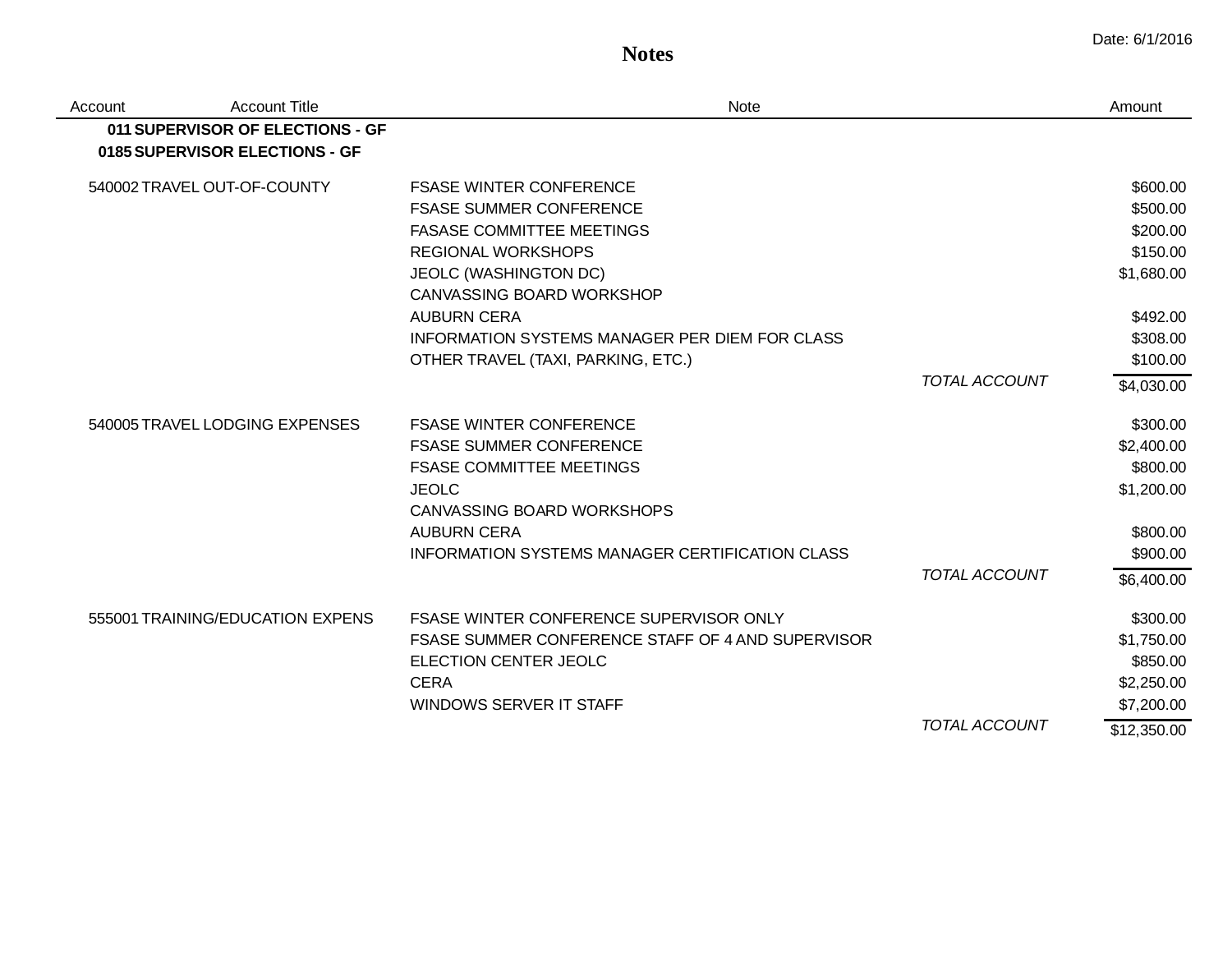|                       | <b>Budget Expenditure Report - Department (Requested)</b> |                          |                          |                                               |                                     |                 |                       |                         |               |
|-----------------------|-----------------------------------------------------------|--------------------------|--------------------------|-----------------------------------------------|-------------------------------------|-----------------|-----------------------|-------------------------|---------------|
| Account               | <b>Title</b>                                              | 2nd Prior Year<br>Actual | 1st Prior Year<br>Actual | <b>Current Year</b><br><b>Original Budget</b> | <b>Current Year</b><br>6 mos Actual | Base<br>Request | <b>New</b><br>Request | $+/-$                   | $\%$<br>$+/-$ |
| 011                   | SUPERVISOR OF ELECTIONS - GF                              |                          |                          |                                               |                                     |                 |                       |                         |               |
| 0186                  | <b>ELECTION EXPENSES - GF</b>                             |                          |                          |                                               |                                     |                 |                       |                         |               |
|                       | 513010 SALARIES/WAGES-RELIEF                              | \$2,446.88               | \$1,252.83               | \$2,365.00                                    | \$1,442.78                          | \$3,066.00      | \$0.00                | \$701.00                | 29.6%         |
|                       | 513020 SALARIES/WAGES-POLL WORKS                          | \$52,745.00              | \$64,106.00              | \$100,800.00                                  | \$63,240.00                         | \$89,155.00     | \$0.00                | (\$11,645.00)           | (11.6%)       |
| 514010 OVERTIME       |                                                           | \$0.00                   | \$0.00                   | \$50.00                                       | \$0.00                              | \$50.00         | \$0.00                | \$0.00                  | 0.0%          |
| 521000 FICA TAXES     |                                                           | \$187.22                 | \$95.85                  | \$200.00                                      | \$110.38                            | \$200.00        | \$0.00                | \$0.00                  | 0.0%          |
|                       | <b>PERSONNEL SERVICES</b>                                 | \$55,379.10              | \$65,454.68              | \$103,415.00                                  | \$64,793.16                         | \$92,471.00     | \$0.00                | (\$10,944.00)           | $(10.6\%)$    |
|                       | 534500 CS-PERSONNEL                                       | \$77,431.69              | \$88,101.81              | \$111,326.00                                  | \$33,529.08                         | \$133,886.00    | \$0.00                | \$22,560.00             | 20.3%         |
|                       | 540001 TRAVEL IN-COUNTY                                   | \$1,132.68               | \$784.00                 | \$1,000.00                                    | \$243.00                            | \$1,000.00      | \$0.00                | \$0.00                  | 0.0%          |
|                       | 541010 COMMUNICATIONS SERVICE                             | \$2,058.01               | \$2,332.83               | \$6,711.00                                    | \$5,530.71                          | \$1,830.00      | \$0.00                | (\$4,881.00)            | (72.7%)       |
|                       | 542001 POSTAGE/FREIGHT CHARGES                            | \$8,563.27               | \$2,230.29               | \$30,270.00                                   | \$10,613.73                         | \$39,270.00     | \$0.00                | \$9,000.00              | 29.7%         |
|                       | 544620 R/L-BUILDINGS                                      | \$3,015.00               | \$4,310.00               | \$5,400.00                                    | \$600.00                            | \$5,400.00      | \$0.00                | \$0.00                  | 0.0%          |
|                       | 544640 R/L-EQUIPMENT                                      | \$3,042.33               | \$3,826.63               | \$6,000.00                                    | \$0.00                              | \$5,100.00      | \$0.00                | (\$900.00)              | $(15.0\%)$    |
|                       | 546640 RM-EQUIPMENT                                       | \$14,307.67              | \$7,398.04               | \$4,800.00                                    | (\$1,589.99)                        | \$26,365.00     | \$0.00                | \$21,565.00             | 449.3%        |
|                       | 546900 RM-TECHNICAL SUPT SERVICE                          | \$17,586.56              | \$10,025.32              | \$4,600.00                                    | \$4,611.89                          | \$63,685.00     | \$0.00                | \$59,085.00 1284.5%     |               |
|                       | 547001 BALLOT PRINTING                                    | \$33,427.90              | \$29,329.48              | \$66,700.00                                   | \$24,067.99                         | \$73,500.00     | \$0.00                | \$6,800.00              | 10.2%         |
|                       | 547002 PRINTING & BINDING                                 | \$7,317.42               | \$1,516.27               | \$44,734.00                                   | \$14,325.06                         | \$33,734.00     | \$0.00                | (\$11,000.00)           | (24.6%)       |
|                       | 549307 PUBLIC RELATIONS                                   | \$10,623.78              | \$12,978.90              | \$28,000.00                                   | \$522.30                            | \$28,000.00     | \$0.00                | \$0.00                  | 0.0%          |
|                       | 549900 MISCELLANEOUS CHARGES                              | \$1,210.91               | \$3,202.83               | \$1,750.00                                    | \$935.00                            | \$1,750.00      | \$0.00                | \$0.00                  | 0.0%          |
|                       | 549901 LEGAL ADVERTISING                                  | \$7,105.19               | \$11,446.24              | \$6,000.00                                    | \$4,881.11                          | \$6,000.00      | \$0.00                | \$0.00                  | 0.0%          |
|                       | 551001 OFFICE SUPPLIES                                    | \$6,381.82               | \$5,570.59               | \$10,540.00                                   | \$9,546.18                          | \$10,540.00     | \$0.00                | \$0.00                  | 0.0%          |
|                       | 552013 SIGN MATERIALS                                     | \$395.66                 | \$0.00                   | \$500.00                                      | \$0.00                              | \$500.00        | \$0.00                | \$0.00                  | 0.0%          |
|                       | 552014 GASOLINE & SPECIAL FUELS                           | \$248.21                 | \$0.00                   | \$100.00                                      | \$0.00                              | \$100.00        | \$0.00                | \$0.00                  | 0.0%          |
|                       | 552800 COMPUTER SUPPLIES                                  | \$1,375.00               | \$3,516.48               | \$2,030.00                                    | \$15,282.17                         | \$0.00          | \$0.00                | $($2,030.00) (100.0\%)$ |               |
|                       | 552990 OTHER SUPPLIES                                     | \$3,192.30               | \$16,184.38              | \$2,000.00                                    | \$37,474.68                         | \$5,705.00      | \$0.00                | \$3,705.00              | 185.3%        |
|                       | <b>OPERATING EXPENSES</b>                                 | \$198,415.40             | \$202,754.09             | \$332,461.00                                  | \$160,572.91                        | \$436,365.00    | \$0.00                | \$103,904.00            | 31.3%         |
|                       | 564103 COMPUTER EQUIPMENT                                 | \$3,186.00               | \$52,740.00              | \$164,450.00                                  | \$149,500.00                        | \$37,375.00     | \$0.00                | (\$127,075.00)          | (77.3%)       |
| <b>CAPITAL OUTLAY</b> |                                                           | \$3,186.00               | \$52,740.00              | \$164,450.00                                  | \$149,500.00                        | \$37,375.00     | \$0.00                | (\$127,075.00)          | (77.3%)       |
|                       | <b>TOTAL DEPARTMENT</b>                                   | \$256,980.50             | \$320,948.77             | \$600,326.00                                  | \$374,866.07                        | \$566,211.00    | \$0.00                | (\$34,115.00)           | $(5.7\%)$     |